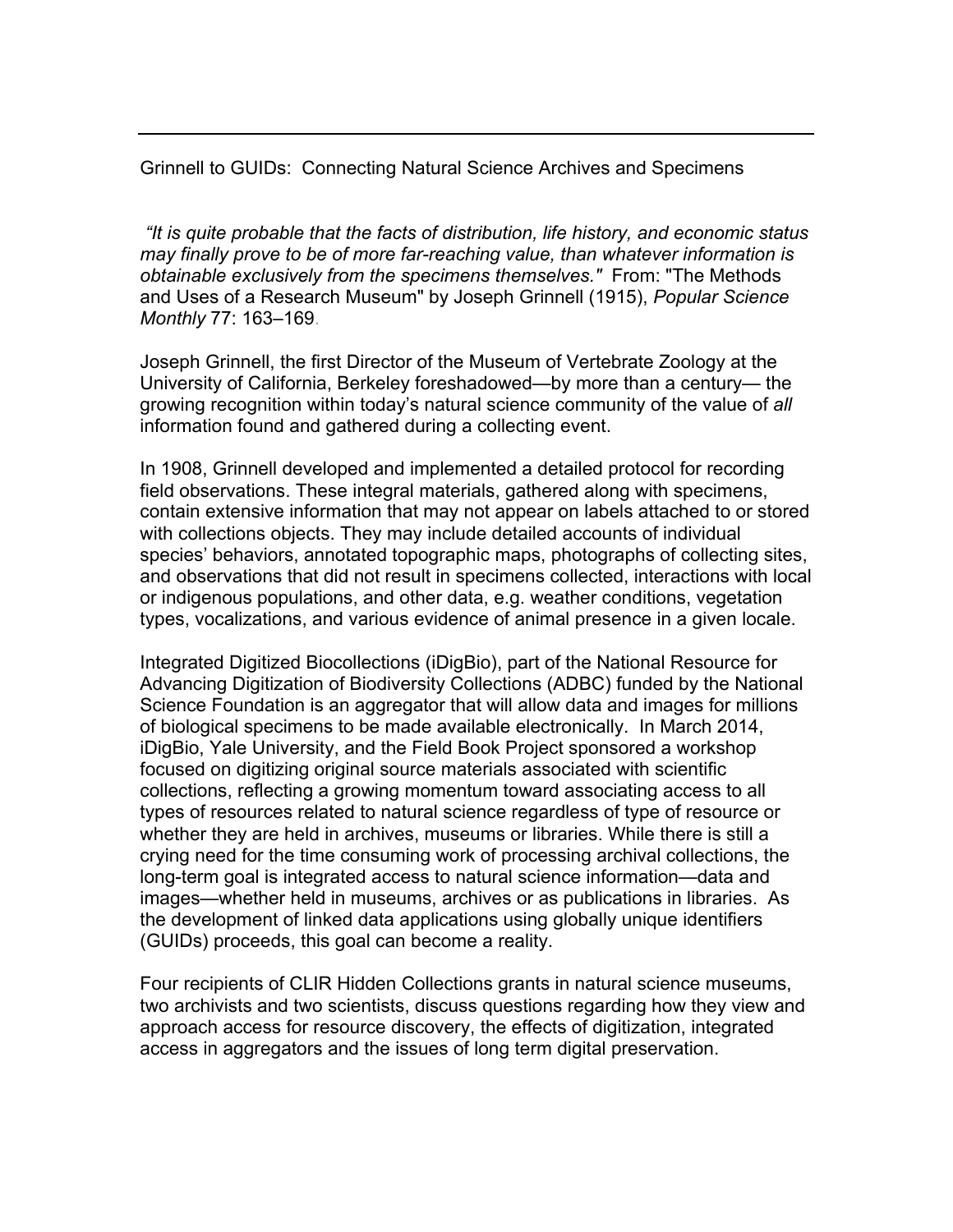CHRISTINA FIDLER, MUSEUM ARCHIVIST MUSEUM OF VERTEBRATE ZOOLOGY AT THE UNIVERSITY OF CALIFORNIA BERKELEY Cataloging Hidden Archives of the Museum of Vertebrate Zoology: Increasing Integration and Accessibility for Interdisciplinary Research (2011)

### QUESTION 1—Access (resource discovery): Why and how we each approached making it possible for our archival collections to be found by those looking for them (or perhaps by those who didn't know they existed).

Beginning in 2003, the Museum of Vertebrate Zoology at the University of California, Berkeley executed the Grinnell Resurvey Project, a large-scale resurvey of ecological transects in California. These transects define different specified areas where the abundance and distribution of faunal populations can be measured. In order to conduct this extensive resurvey, researchers relied primarily on the archival field notes which document the floral and faunal conditions of the same transects roughly 100 years ago. It is an astonishing testament to the importance of these historical data. The resurvey was a catalyst for the Museum's CLIR grant, that began in 2012. I am the Archivist hired on the CLIR grant, which is dedicated to establishing a formal repository and cataloging the archival field note collections. I work under the supervision of the grant's coprincipal investigators, Carla Cicero and Michelle Koo.

In 1910, Joseph Grinnell, the museum's first director wrote with alarming accuracy, "At this point I wish to emphasize what I believe will ultimately prove to be the greatest value of our museum. This value will not, however, be realized until the lapse of many year, possibly a century, assuming that our material is safely preserved. And this is that the student of the future will have access to the original record of faunal conditions in California and the west, wherever we now work"1

As mentioned above, Joseph Grinnell developed a means for capturing data while collecting and observing in the field. The Grinnell method of taking field notes is still practiced much in its original form at the MVZ. This has resulted in over 700 volumes of field research materials. The field notes are traditionally bound and made available for research in the museum's library. Through the MVZ CLIR grant, I was given the responsibility of formalizing the MVZ's archival repository and implementing a program to identify, process/describe/catalog, integrate and make available the field notes and the many other archival collections housed at the MVZ.

I quickly learned that traditional archival best practices in access and description were neither sufficient nor appropriate in the natural history museum context. While archival professionals are critical to curating historic materials, there are

 

<sup>&</sup>lt;sup>1</sup> Grinnell, J. (January 01, 1910). The methods and uses of a research museum. Popular Science Monthly, 163-169.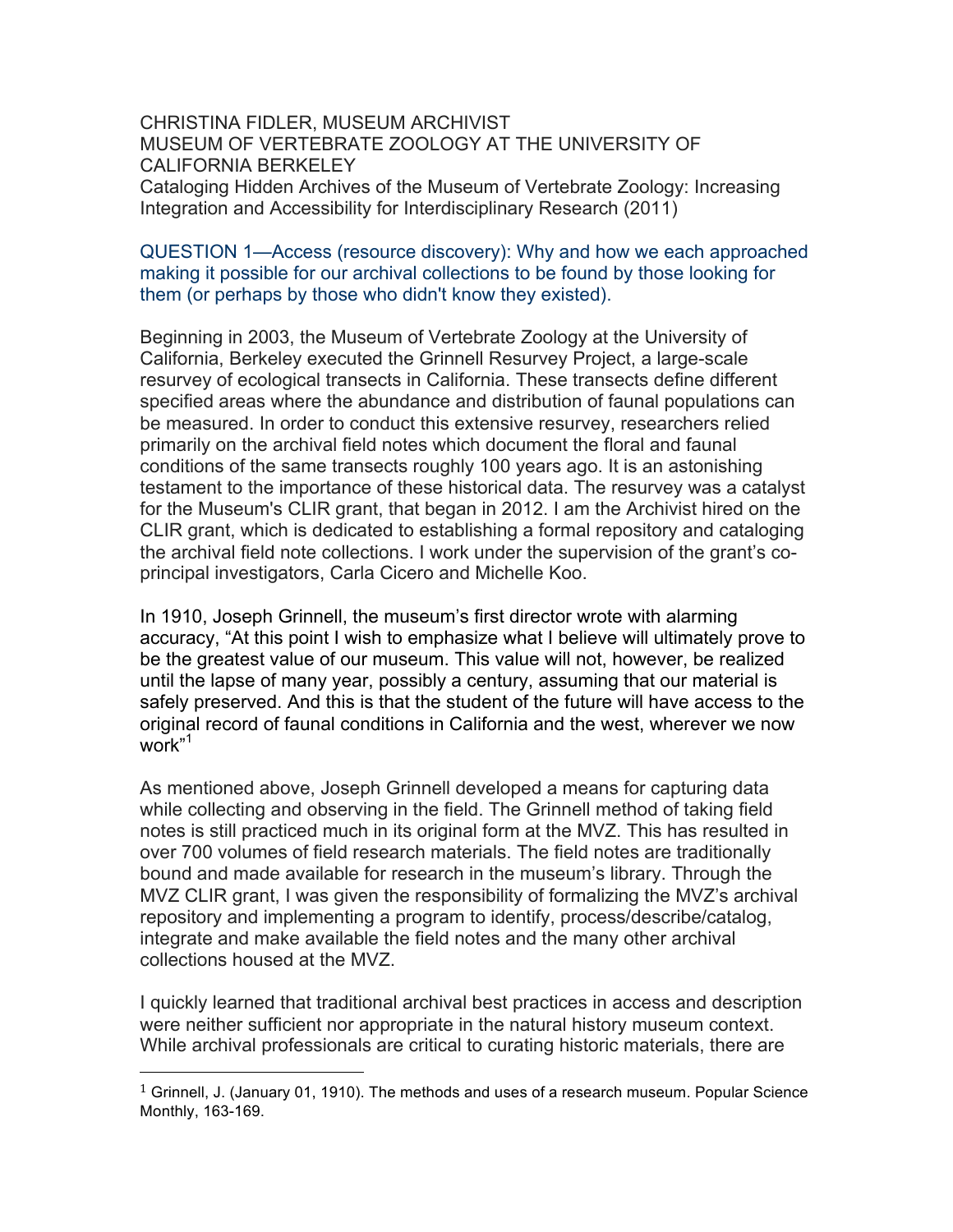some nuances in approaching the need of natural history museums. Scientific data does not fit categorically in the traditional archival concepts of active and inactive records. Scientific data is treated and accessed much like active records and this presents many challenges with security and preservation.

Additionally, traditional specimen cataloging is both granular and dynamic with normalized relationships across individual objects. This is a departure from the current shift in archives towards the approaches described in Mark Greene and Dennis Meissner's 2005 ground-breaking paper "More Product, Less Process". The MVZ Archives addresses these inherent conflicts while also utilizing traditional archival description and dissemination. The result has been mutually beneficial. Reference requests have increased exponentially since the MVZ Archives began publishing finding aids on the Online Archive of California (OAC) and our finding aids are more robust and dynamic to fit the needs of our researchers.

To achieve our goals in the CLIR grant, the MVZ Archives executed the following strategy:

- 1. Survey all museum materials not actively cataloged by staff curators. Converse with personnel about papers they may have inherited from former staff and faculty.
- 2. Install and implement Archivists' Toolkit.
- 3. Prioritize collections for processing and preservation.
- 4. Create collection records for all identified archival collections collection building.
- 5. Process. Process. Process.
- 6. Portals and dissemination.

Throughout this timeline, we developed administrative documentation surrounding archival policies. These include a mission statement, collection policy, use policy, image use and permission forms, accession forms, processing manual, imaging protocols, and numerous other administrative resources.

Initially, the materials were housed throughout the museum. Personal papers were traditionally passed down to incoming faculty and staff. Field notebooks were stored in three different locations depending on their binding status. After an extensive survey of the museum, the Archives began collection building and bringing the materials together. We identified ~600 linear feet. The museum once held a large reprint collection in a dedicated room. The Archives processed the Reprint collection and made room for the incoming archival collections. The Reprint Room is now a dedicated Archives Room.

Once we established the foundation for the Archives, we could begin to explore how to better integrate archival description with specimen data. The MVZ catalogs its specimens, observations, and other biodiversity records in Arctos, a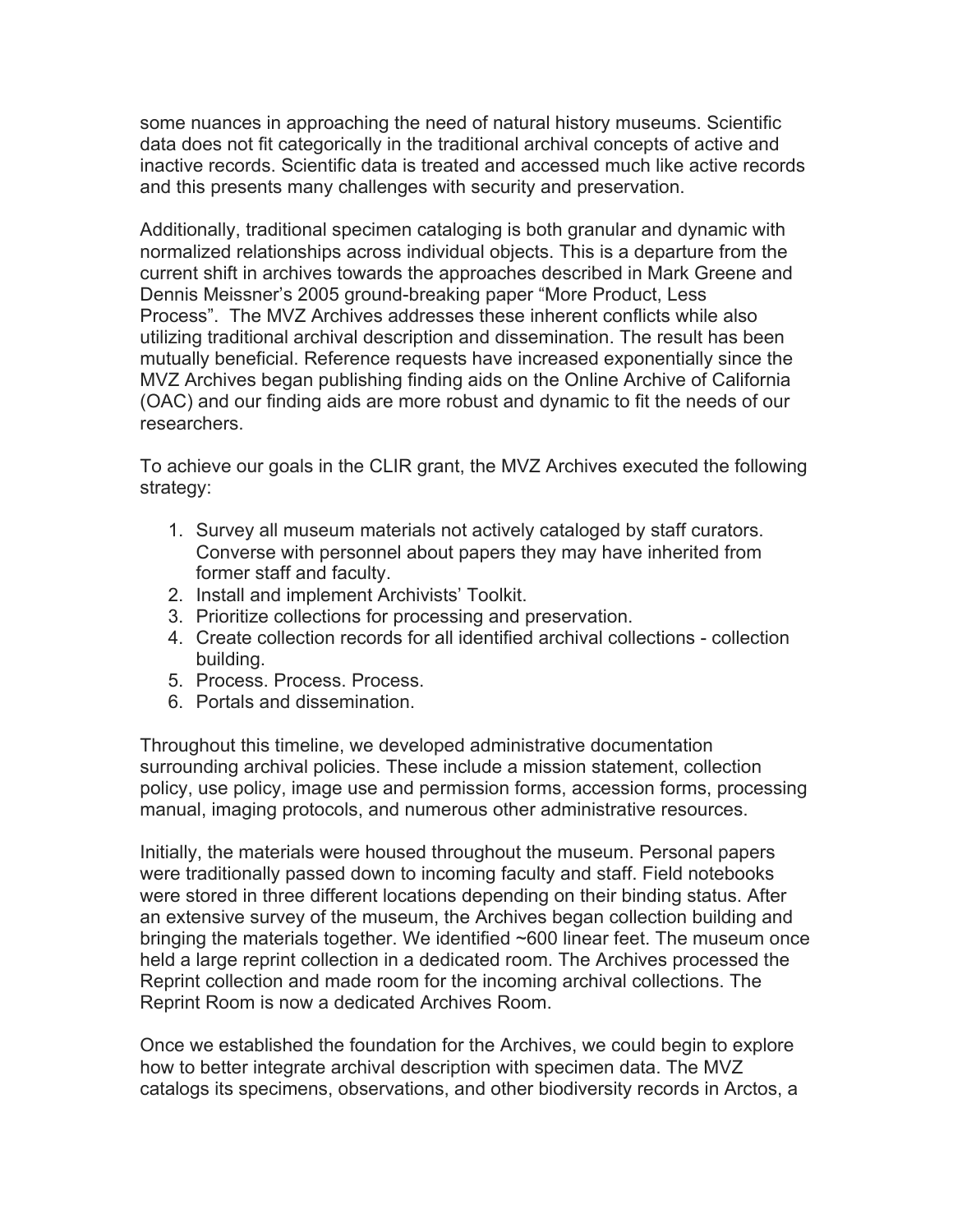multi-institutional collection management system for natural science collections. This collaborative solution serves over 3 million natural history museum records. In close collaboration with our staff curators, we developed a process by which to catalog localities and specimen records and create external relationships to Arctos. I detail this process later in this paper.

The MVZ Archives has published 42 records on the Online Archive of California (OAC), 35 of which are fully processed collections with EAD encoded finding aids. While this is only 10% of the collections, we anticipate that we will publish collection stub MARC records for the remaining 90% of collections by the end of the grant period. We also provide numerous work opportunities to students. We offer internships for processing collections to graduate students attending the San Jose School of Information. We also offer exposure to archival practices including, rehousing, indexing, exhibit planning and development, and processing of small collections to our UC Berkeley's Undergraduate Research Apprentice Program (URAP). Our URAP students write about their experiences on the the MVZ Archives Blog (https://mvzarchives.wordpress.com/).

As we process collections and publish finding aids to the OAC, our reference questions are increasing exponentially. In our first year of the CLIR grant, we documented eight reference requests. We documented 31 reference requests last year. This is a 300% increase. Six months into the new fiscal year, we have recorded 24 reference requests. Our reference questions vary across disciplines including traditional users in the biological sciences and a growing increase in the humanities.

The CLIR grant allowed the MVZ to develop intellectual control over its valued archival collections and to develop innovative approaches for integrating the archival collection with its specimen collection while facilitating discovery and access. We have been motivated to promote and create opportunities for interdisciplinary research. We recently hired John Deck, a programmer whose previous projects include the Moorea Biocode Project, Biological Science Collection (BiSciCol) Tracker tools, and BerkeleyMapper. John's experience in informatics standards and the semantic web to integrate metadata across domain-specific databases and data workflows is ideal for creating a robust method for online search and delivery of archival content that will be the foundation for new methods for archival data visualizations and discovery.

QUESTION 2—Digitization: Why should we digitize? How can digital versions of these materials enhance access to the material and the issues involved in digitization (including crowd sourcing facilitated by digital versions of the resources.)

Presently, there is an urgent need to make the data contained within field notes available for assessing impacts of rapid and ongoing environmental change. As more MVZ field note collections are processed, researchers from across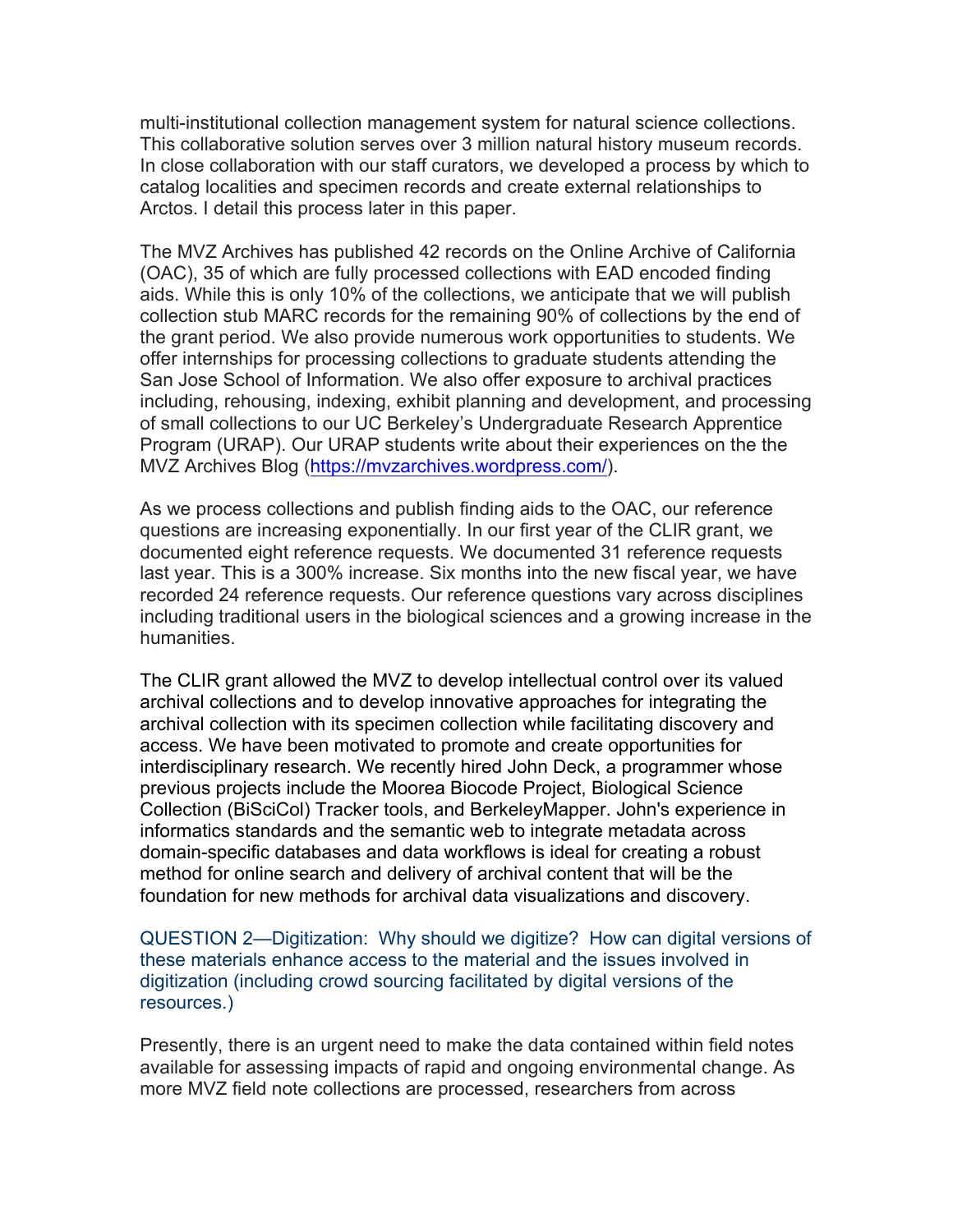California and the country are requesting access to digitized copies. It is somewhat challenging to meet this need with just under 50% of our field notes scanned. Each volume contains an average of 200 pages and there are ~700 bound volumes.

Furthermore, field notes contain critical observational data that our scientists can quantify and catalog. Typically, there are more observations recorded in field notes at a given locality compared with the number of specimen collected and cataloged in Arctos. Quantifying observational data and creating observational records in Arctos would give researchers a more comprehensive understanding of changes in faunal conditions across the 20th century.

In the example shown three times as many bird observations are made in the field notes than there are specimens for the same location.

Field notes are handwritten and are not generally good candidates for current OCR tools. However, there is a strong citizen science community that could be engaged for transcribing field notes. With transcriptions, MVZ personnel would be able to extract these data, catalog them, and relate them to specimens, localities and other primary sources. We are continuing to explore and test different mechanisms for field note transcription.

QUESTION 3—Why is integrated access to data and images across scientific disciplines, institutions and type of resource (e.g. via aggregators like idigBio and the Biodiversity Heritage Library (BHL) important? How can this be accomplished?

Each specimen record in Arctos contains metadata describing the collecting event of the specimen including who collected it, when, and where. The field notes contain the same data and include more context for the conditions of the collecting event.

Because MVZ researchers use the Grinnell method of taking field notes, the MVZ field note volumes are structured in a predictable and consistent way. Field notes typically consist of three sections: specimen catalog, journal, and species accounts. Each section has its own specified format including placement of names, localities and dates. Because the materials are consistent in their formats, we could reliably expect to extract data surrounding collecting events.

- Localities Arctos has its own geographic name structure. The MVZ Archives uses this structure as its name authority. This will support future georeferencing of the materials.
- Specimens We use a Related Materials Note in our finding aids to connect researchers to specimens described in a given field notebook section.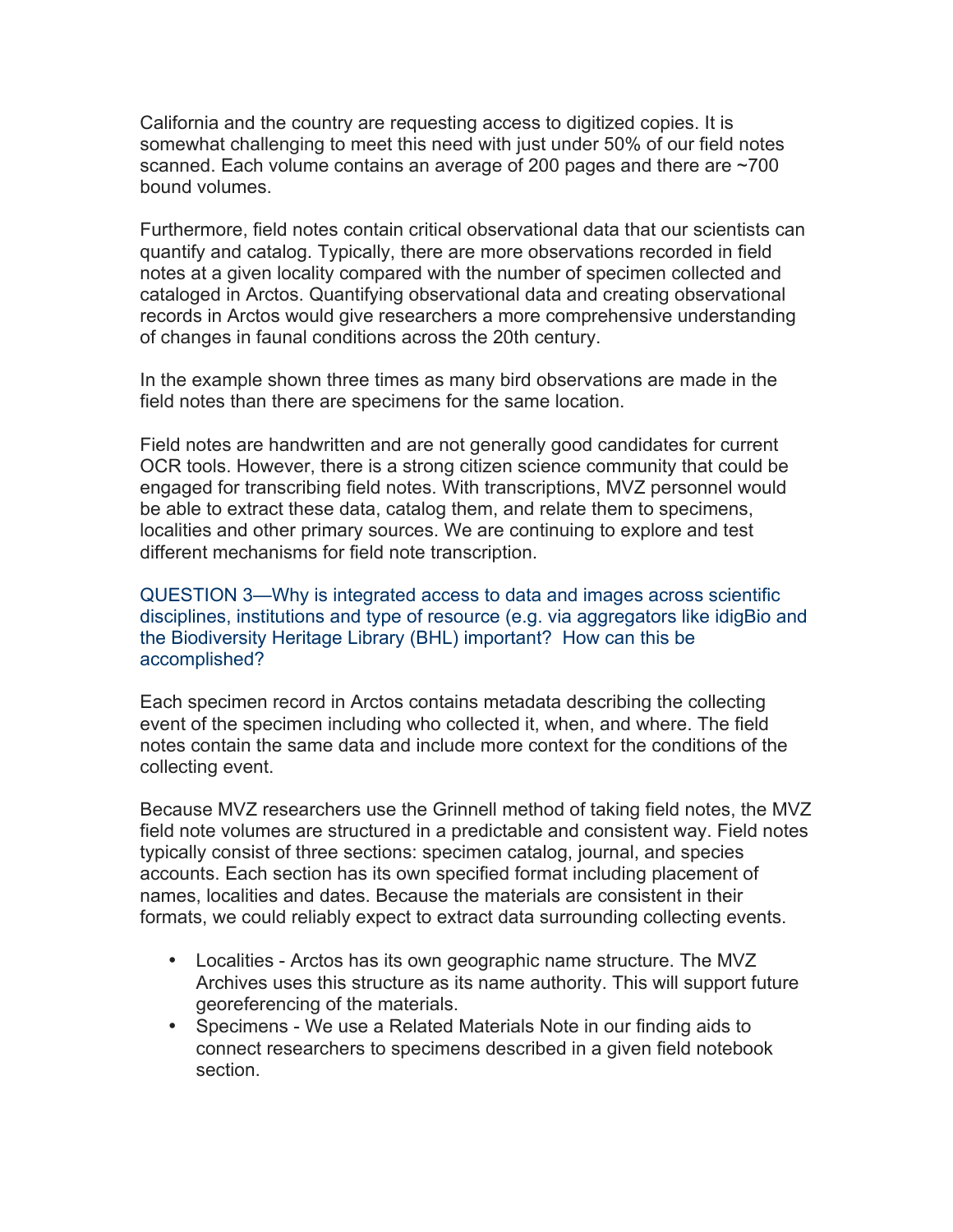These connections allow researchers to view the inherent relationships between the field note data and the specimens.

We're also moving towards making these connections within Arctos. By doing so, it would expose the archival collections to three distributed data networks for vertebrates; MaNIS, HerpNet, ORNIS. It would also make the materials available to the Global Biodiversity Information Facility (GBIF).

# QUESTION 4—Digital management and preservation of this work, the digital data and images: What is the current status of Digital Data Management and Preservation in your institution?

Unquestionably, digital data management and preservation are major challenges facing researchers and archivists alike. In addition to an internal image vault, the MVZ stores its digitized archival content offsite. The MVZ is a partner with the Texas Advanced Computing Center (TACC), which provides storage of our digitized archival materials and audio. This includes all TIFF preservation files and all access copies.

The MVZ Archives is experiencing an influx of deposited floppy discs with data created on software that is now obsolete. And there is growing concern over the management of data in the scientific community. The National Science Foundation now requires that all grant proposals include data management plans. Data management plans include outlines for sharing and archiving data. Specifically, plans address file formats for long term access, documentation for data interpretation, and copyright status. While software and file type obsolescence is happening, data management is moving in a proactive direction to address these problems. This is an area where archives can lend best practices in preserving data integrity, storage and preservation. The University of California, Berkeley's Bancroft Library is presently implementing a digital forensics system to secure born-digital collections. While this program is in its infancy, we expect to continue exploring and improving mechanisms for digital preservation and access to born-digital collections.

### BARBARA MATHE, MUSEUM ARCHIVIST

AMERICAN MUSEUM OF NATURAL HISTORY

For the People, for Education, for Science: the American Museum of Natural History Archives (2010)

Hidden Connections: Linking Museum Expeditions, Scientists and Collections at the American Museum of Natural History (2012)

QUESTION 1—Access (resource discovery): Why and how we each approached making it possible for our archival collections to be found by those looking for them (or perhaps by those who didn't know they existed).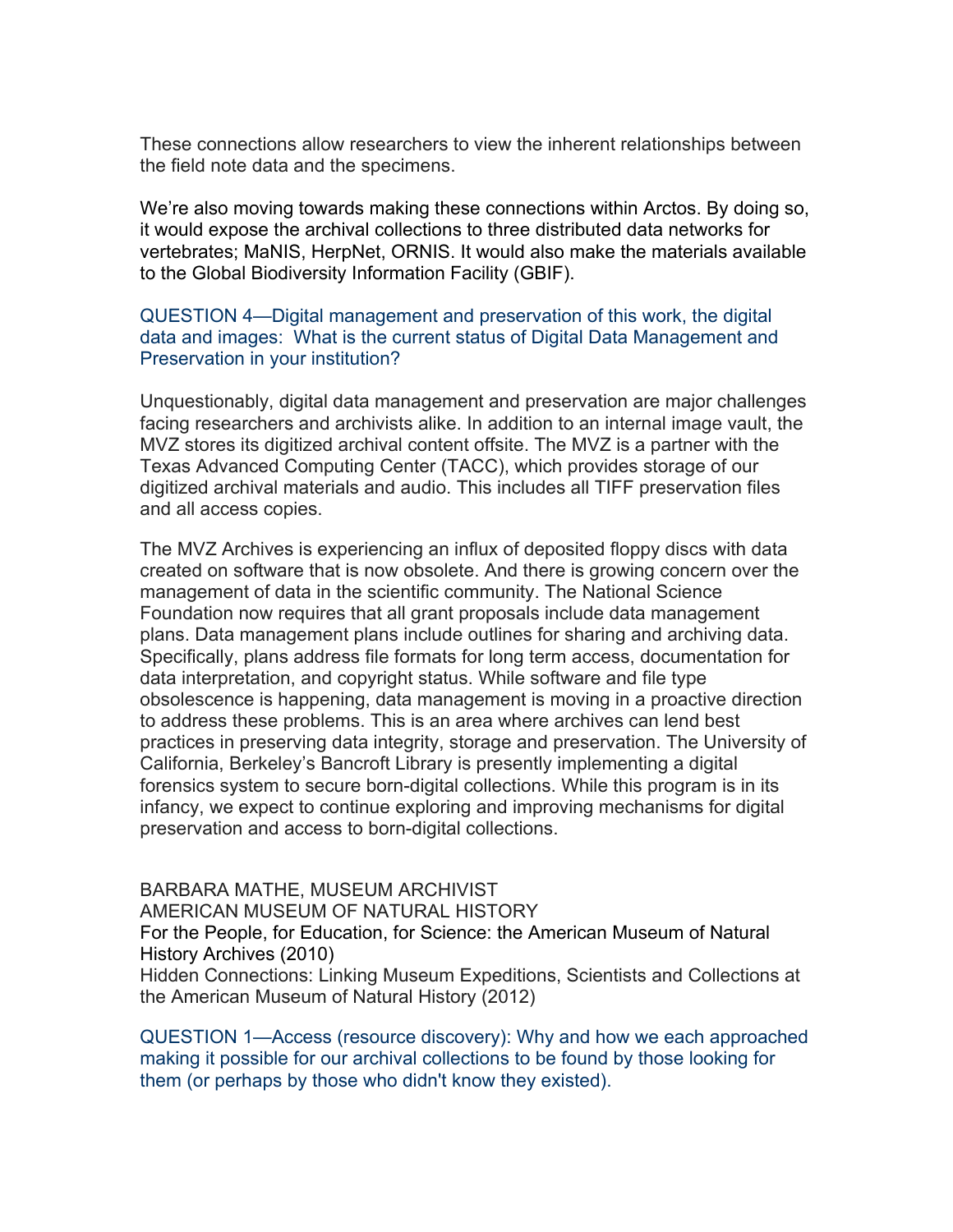Historically and to this day, fieldwork is the source of natural science research collections. After first surveying and creating records for the scientific archives in the American Museum of Natural History with funding from CLIR and IMLS, our second Hidden Collections grant is focusing on AMNH archives from Museum expeditions. We want to better document and relate collecting events: particularly the people who were on the expeditions at the same time, place and circumstances when the collections were made. As Grinnell pointed out, this information is essential to the full significance of the specimen collected, whether for the systematic study of species or for use in ecological research. It should be noted, however, that AMNH scientists did not use Grinnell's data fields on a consistent basis, although currently there is a growing interest in doing so. A scientist returning from Papua New Guinea on a recent Explore 21 field trip was just extolling the virtues of Grinnell formatted field notes.

As context and background: the AMNH was founded in 1869 and will soon celebrate its one hundred and fiftieth year. I'm the Museum Archivist, based in the Research Library, and charged with coordinating efforts with others in the Museum who manage archival collections. I report to the Library Director, who reports to the Provost, who is Senior Vice-President for Science. There are five divisions in Science, of which the Library is also an administrative unit. The divisions are Anthropology, Earth and Planetary Sciences, Invertebrate Zoology, Vertebrate Zoology, and Paleontology (both vertebrate and invertebrate).

Anthropology has a professional archivist and her time is split between archives and managing traveling loans. Other divisions either have retired scientific assistants or curatorial associates, whose chief responsibility is for managing scientific collections, overseeing their archives.

The specimen and objects in the scientific collections now number over 33 million. We can now estimate 25,000 linear feet of archives across the Museum, in the science departments and in the research library. This estimate of the archival collections was the result of the timely confluence of our first CLIR grant, in 2010, to create minimal catalog records for the archives in the Library, with an IMLS risk assessment grant that allowed us to survey the archives in the science departments. These two projects resulted in the creation of some 3275 *minimal level* catalog records for the archival collections in AMNH Science (1400 in the library and 1875 in the science departments.) Note: these are minimal records. We call them "skinnies." But they are mapped to MARC and to EAD and published online so that people might discover their existence but they are hardly full finding aids. Our first CLIR grant also resulted in 21 fully described finding aids.

Many of these archival collections, especially the field books and notes, relate directly to the scientific collections. This is a gold mine of related data of all kinds, but the knowledge of the existence of, *and* particularly the *relationships* across, the materials is still largely dependent upon the accumulated institutional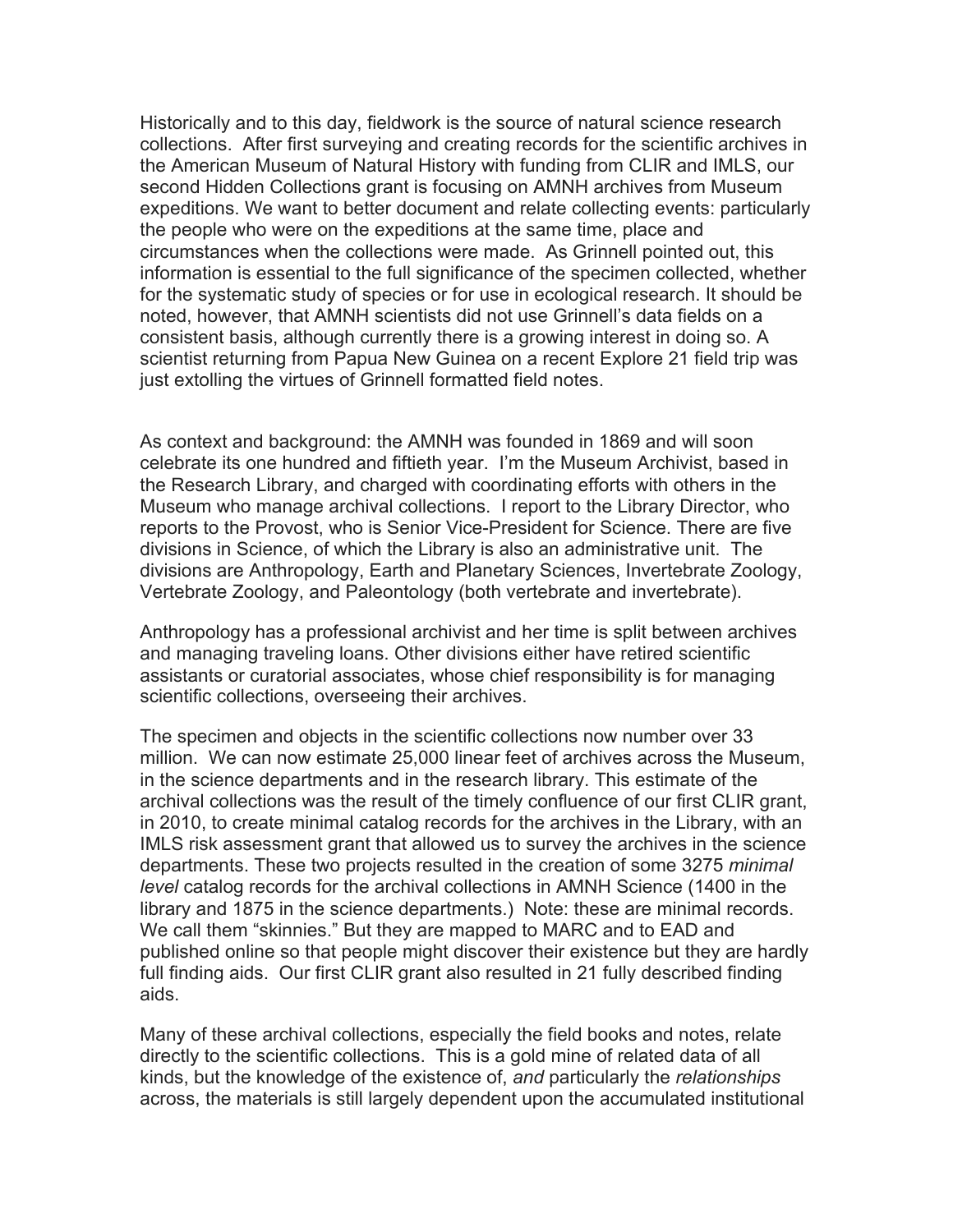knowledge of the people working there. So one key to integrating access across archives and scientific collections, described only minimally, seemed to us to be found in the relationships between expeditions and the many scientists who traveled on them. For example, a researcher looking at the circumstances surrounding the collection of a bird could find that a herpetologist on the same expedition had documented the environment, the same place and time the bird was collected. With a minimal EAD collection record of that herpetologist's field book that listed only her name, the information would be hidden. But if a record for the expedition listed both the name of the herpetologist and the name of the ornithologist who collected the bird, each assigned their own identifier and related by the identifier of the expedition, then the connection can be made. With such an enormous collection, approaching access through minimal records that can be linked and then enhanced over time seems the best approach. We just can't describe every record one by one and expect to get results in a reasonable period of time. When we began the second CLIR project, we anticipated development of linked data applications and we are looking at a number that have recently been launched.

Using EAC-CPF, to create records that can normalize the names of the expeditions and those associated with them will allow us to integrate access to collections (whether or archival or specimen) even if they are described on a minimal level. We came to this approach because an earlier Library project had documented close to a thousand Museum expeditions. We updated that work with the information found in vertical files for expeditions and for people associated with the Museum. With the help of many volunteers over the years, the Library had created spreadsheets that captured basic data. Happily, this data was a close match to fields in the EAC-CPF data standard and we set out to verify and use this data as a starting point for the project. Incidentally, we have similar data for Museum departments, halls and temporary exhibitions.

So we embarked, once again, on creating minimal level records, this time for entities, specifically AMNH expeditions and personal names. We've also developed templates and protocols for our interns to use to create fully developed EAC-CPF records, recognizing that the biographical or historical note developed for the entity can then be repurposed for any collection that has a record in EAD, using the EAC-CPF biog/hist note related collections. For example: there are five archival collections from the Whitney South Sea Expedition, one in the Library, one in Herpetology and three in Ornithology. The EAC-CPF record for the entity, Whitney South Sea Expedition, is being repurposed for the EAD encoded finding aid records for all five collections.

The result is we now have a large number of minimal level EAD and EAC records to manage as well as a number of more fully described collections and entities. Anticipating this result, we committed to develop a cyber-infrastructure for our archival records in our CLIR Hidden Connection grant proposal.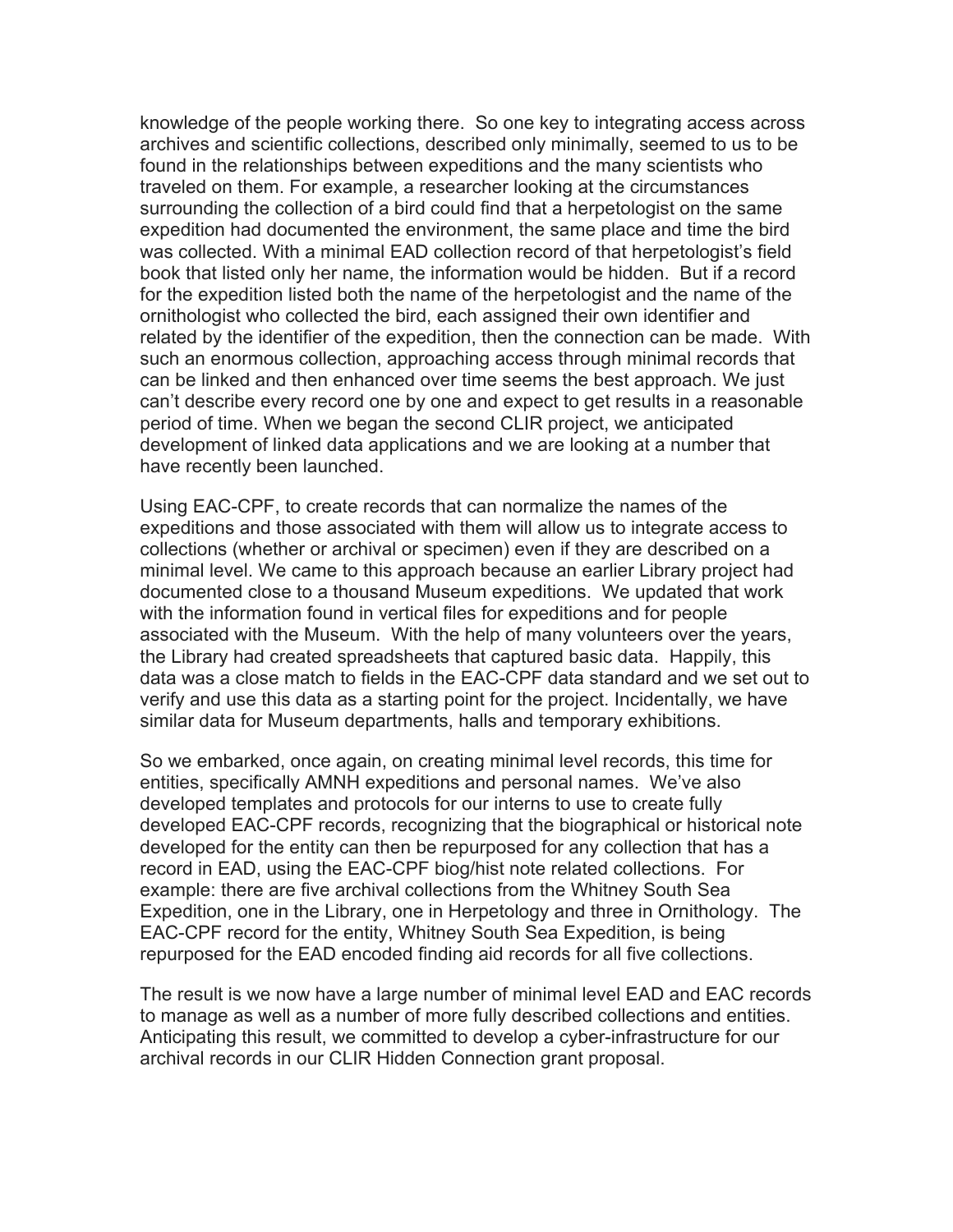The team includes Becca Morgan, project archivist, Iris Lee, Metadata Analyst (both veterans of the first CLIR/IMLS project) along with Nick Krabbenhoeft and Bill Levay, who add their technical insight and expertise as interns and subsequent volunteers. Both CLIR projects would not have been possible with our interns and many volunteers who are listed on our blog.

After developing our functional requirements for managing the records, we have found that there is no archival management system that fulfills our requirements for EAC records so we are using **xEAC**. For EAD records, it's a close contest between ArchiveSpace and Atom and a decision will be made by early March to be announced at the CLIR Symposium and also on our Hidden Collections blog which has considerable documentation about all aspects of what we're calling the AMNH Archive Project, well on its way to becoming our archive program.

In response to the extensive work we have done developing EAC-CPF records and process methodology and documentation during this project, we have been invited to join SNAC pilot project. SNAC hosted by the U.S. National Archives and Records Administration (NARA), is, as described on their website, "…demonstrating the feasibility of separating the description of persons, families, and organizations—including their socio-historical contexts—from the description of the historical resources that are the primary evidence of their lives and work."

We have also just received funding from the Leon Levy Foundation to begin cataloging the 3224 AMNH Field Books identified across the Museum. Before the advent of our funding from CLIR and IMLS, we would not have known how many we have or where they might be found.

QUESTION 2—Digitization: Why should we digitize? How can digital versions of these materials enhance access to the material and the issues involved in digitization (including crowd sourcing facilitated by digital versions of the resources.

Digitization is the next step in wider integrated access to museum collections of all kinds. Because of the scale of our collections, we are releasing minimal records. If we can attach scans to those records, we will be in the position to engage the citizen scientists in crowd sourcing the transcription of these materials revealing more detailed information that can be added (and linked to and from) those records.

Making scanned materials available to researchers can allow researchers to work remotely and not have to wait for collections to be fully processed. Obviously there are privacy and other issues relating to the content of the collections but archivists will learn how to manage them.

QUESTION 3—Why is integrated access to data and images across scientific disciplines, institutions and type of resource (e.g. via aggregators like idigBio and BHL) important? How can this be accomplished?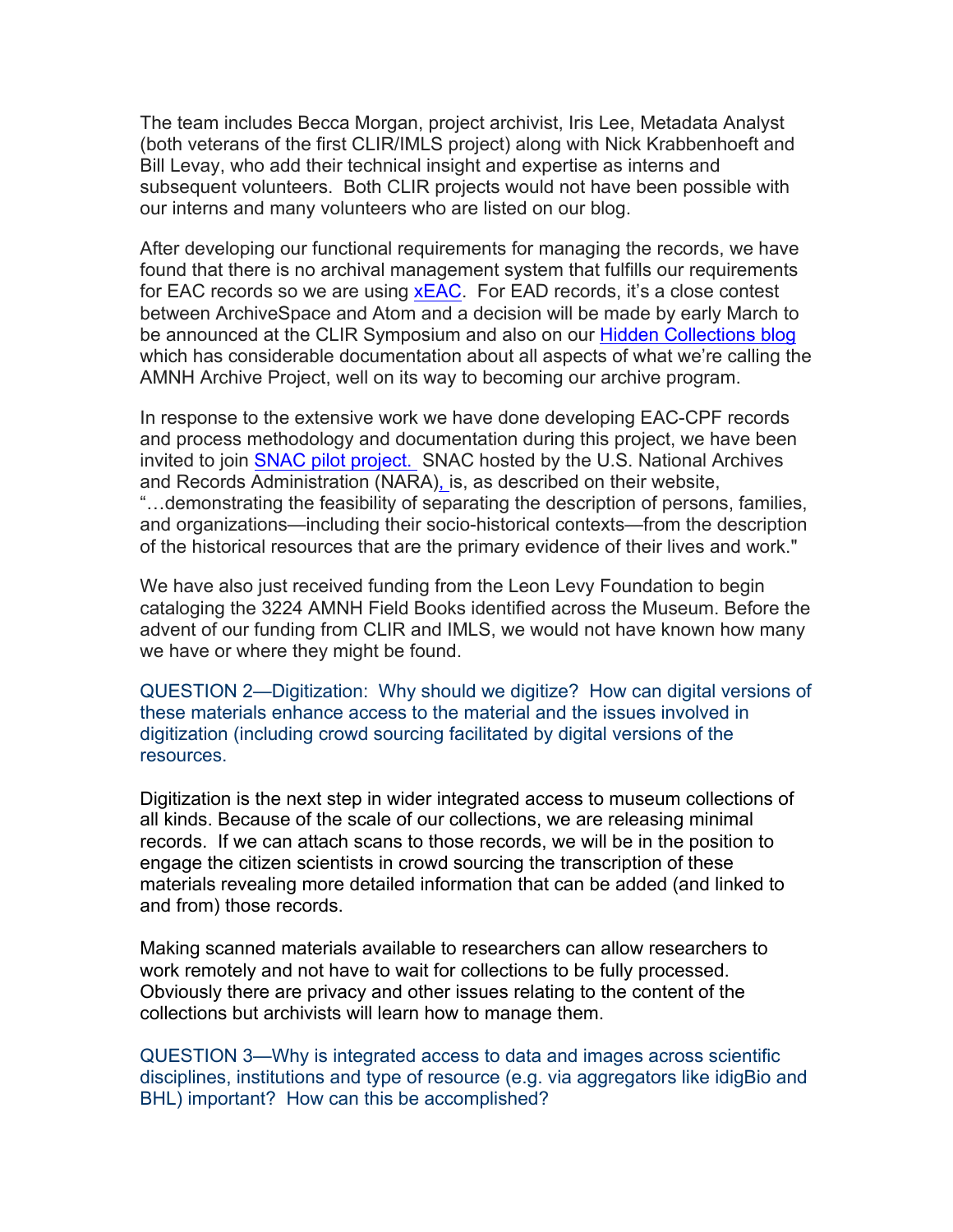Natural Science Collections span Libraries, Archives and Museums. A species is "named" upon the first publication of its description by the person who found it. This is why rare books are active documents in natural science research. The Biodiversity Heritage Library is a consortium of libraries that are digitizing pre-1923 natural science publications. They are also beginning to include digitized fieldbooks. It is not unreasonable to foresee integrated access in aggregators like the Biodiversity Heritage Library,(BHL) and iDigBio as well as other aggregators like VertNet and MorphoBank as a very long term goal allowing researchers to see across institutions, whether libraries, archives or museums for information. And by using GUIDs and linked data apps it may soon be possible to search across the aggregators.

# QUESTION 4—Digital management and preservation of this work, the digital data and images: What is the current status of Digital Data Management and Preservation in your institution?

AMNH is fortunate to be hosting a National Digital Stewardship Resident who has been interviewing the Museum's 41 scientific curators and their staff about the state of digital preservation and management of their scientific research data. The data includes enormous files like genomic sequences and three-dimensional CT scans of specimens along with high definition film as well as collection data. Her report will form the basis of beginning to address the very complex solutions involved in establishing and staffing a permanent program for digital preservation and management at the AMNH which in time, we hope will result in a Trustworthy Digital Repository for the Museum's science and collections in digital form.

#### RUSSELL D. "TIM" WHITE

PEABODY MUSEUM OF NATURAL HISTORY, YALE UNIVERSITY From DNA to Dinosaurs: The Globalization of Science in America and the Development of a University Natural History Museum (2010)

QUESTION 1—Access (resource discovery): Why and how we each approached making it possible for our archival collections to be found by those looking for them (or perhaps by those who didn't know they existed).

Through seven generations of faculty and students at Yale University, the Peabody Museum of Natural History has a treasure trove of historical and scientific documentation that relates to some of the earliest scientists in America (e.g., Benjamin Silliman) and some of the earliest organized (and unorganized) natural history collections. Being able to relate these materials in an organized, accessible and retrievable fashion, Peabody's specimens and artifacts have bolstered their value and use and have led to many new discoveries in the collections and in the field, and are important in documenting the history of scientific inquiry.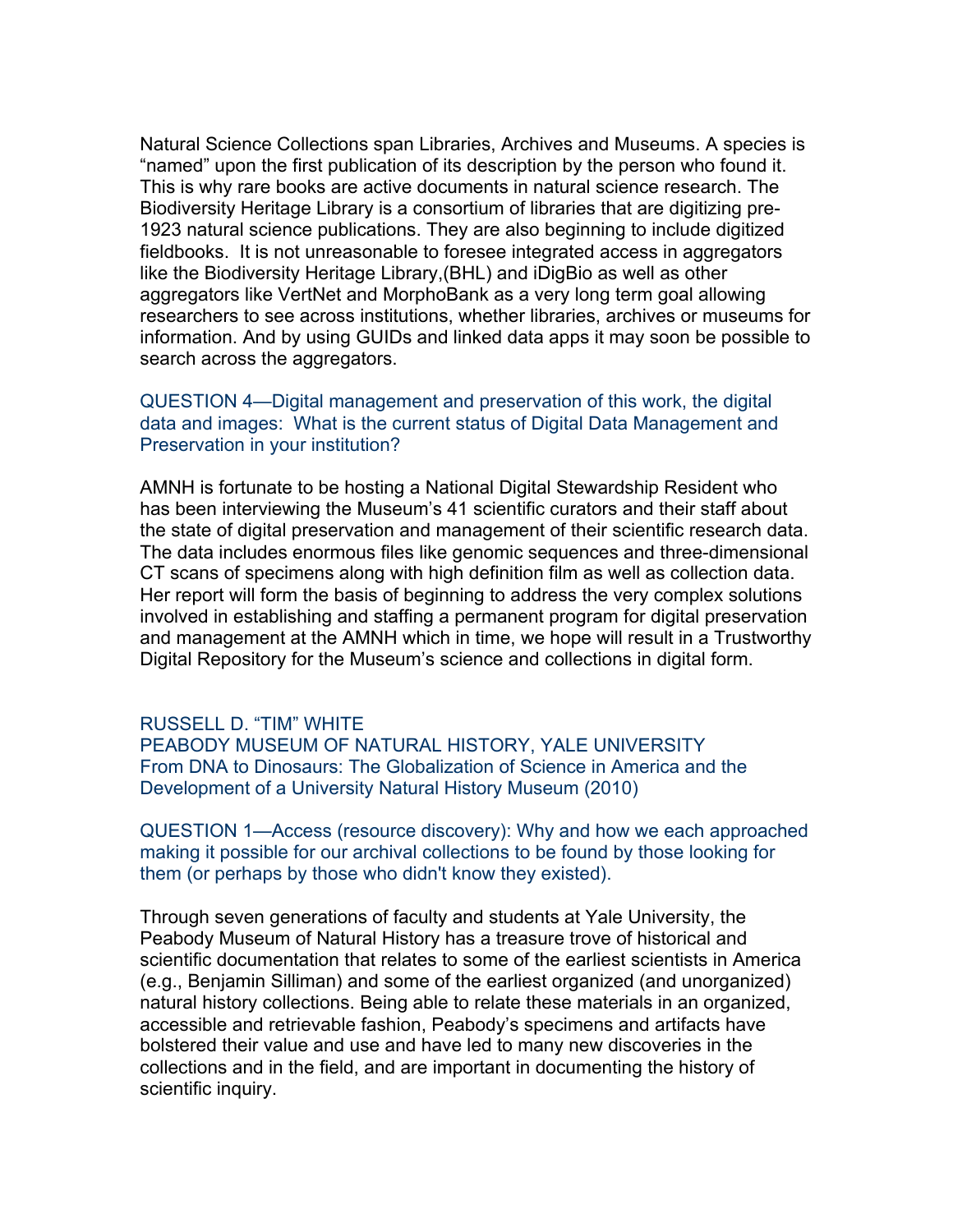At the Peabody archival materials from previous faculty and students, have been "managed" and housed within the ten scientific collection divisions. Whereas in some collection divisions, archival collections are well organized, properly housed in archival quality materials and cataloged while others have been at best physically located in a designated area with little or no arrangement. While a faculty member is active, their field notes, maps, etc. reside in their possession in their offices and labs, and are only turned over to the Museum after retirement.

For all too long, archival collections at the Peabody have been seen as supporting documentation for specimens and artifacts and not recognized as significant historical documentation on their own. Field notes, maps, photographs, diaries, etc. often document the details of a collecting event and scientific discovery. As part of the CLIR project, archival collections within each curatorial division were assembled and assessed for preservation, diversity of materials, relationship to Yale faculty and students and documentation of specimens, artifact discovery and use. Access to the cataloged archives and special collections of the Peabody Museum has opened up new avenues for research beyond the bounds of natural science, including the history of early science in America and the exploration of the American West.

Our CLIR Grant, *From DNA to Dinosaurs…* has allowed us to assess and inventory all of our archival holdings in the ten curatorial units plus the Museum Archives, rehouse materials in appropriate materials and catalog our collections using the EAD standard in a manner that allows for maximum accessibility. The Peabody has launched 78 finding aids that are available on the Yale Finding Aid Database last fall, and have another 20 finding aids in production.

With collections from A to Z, including anthropology, botany, geology, paleontology and zoology, the discipline specific historical practices need to be evaluated for methods of documentation of the collecting event, the geospatial occurrence and the geologic age. By using original documentation, work flows in the curatorial divisions have been developed to catalog our specimen and artifact collections using this "supporting documentation" to better define best practices for this type of collections, which has led to improved cataloging and informatics and increased productivity.

In 2016 the Peabody will be celebrating our  $150<sup>th</sup>$  anniversary of our establishment as a Yale University museum with a gift from George Peabody. One of the celebratory events is a book by the author Richard Conniff, who is writing about the 15 faculty curators and significant events in our history. Use of the Peabody finding aids and unfettered access to the well-organized archives has made discovery for this project feasible and possible, a situation that did not exist prior to this Hidden Collections project.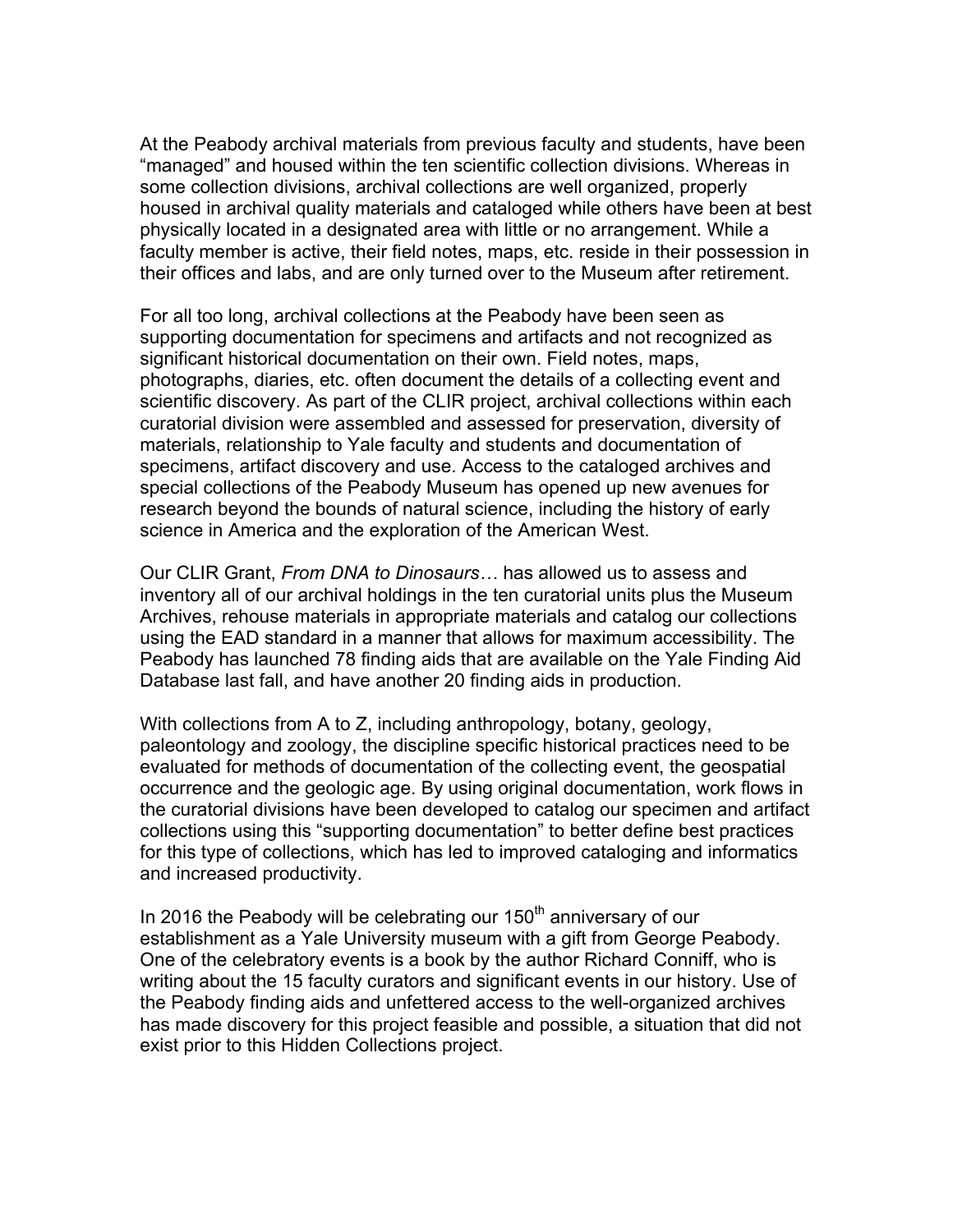QUESTION 2—Digitization: Why should we digitize? How can digital versions of these materials enhance access to the material and the issues involved in digitization (including crowd sourcing facilitated by digital versions of the resources.

Access to digitized versions of Peabody's archival materials enhances our ability to develop methods for better management and dissemination of specimen level information and also it offers a better understanding of the people involved in these collections. The breadth of work of Benjamin Silliman, Benjamin Silliman, Jr., and James Dana in the early  $19<sup>th</sup>$  century went a long way to defining Yale's nascent programs in science education for undergraduate students. Access to their archival materials offers insights into the development of a teaching program for science at Yale and other insights into early geological investigations and classifications such as Dana's System of Mineralogy (1837). In the late 19<sup>th</sup> century, O.C. Marsh and A.E. Verrill defined advance training for biological and paleontological students, and the establishment of Yale as a leading center for paleontology and marine biology in North America.

QUESTION 3—Why is integrated access to data and images across scientific disciplines, institutions and type of resource (e.g. via aggregators like idigBio and BHL) important? How can this be accomplished?

Within the natural history community there are well-established tools for disseminating specimen and collecting event information through the Global Biodiversity Information Facility, iDigBio, and VertNet and other aggregators that specialize in collating morphological information through images (e.g., Morphbank, Morphobank). Through the efforts of the Biodiversity Heritage Library some specimen and collection-level documentation is available, but to date there is no one aggregator that pulls information from specimens, collecting events and historical documentation into a central repository.

Some institutions have developed search interfaces to look across collections from disparate sources. At Yale University the Cross Collections Discovery (CCD) aggregates materials from the Peabody, Yale art galleries and libraries in one search portal allowing for discovery of vastly different material in one location.

## QUESTION 4—Digital management and preservation of this work, the digital data and images: What is the current status of Digital Data Management and Preservation in your institution?

At the Peabody, archives and special collections are cataloged using KE EMu, the same database management application that is used for cataloging and tracking Peabody's specimen and collecting event information. Specimen information is distributed to numerous biodiversity portals, and archival information is published through the Yale Finding Aid Database. With both types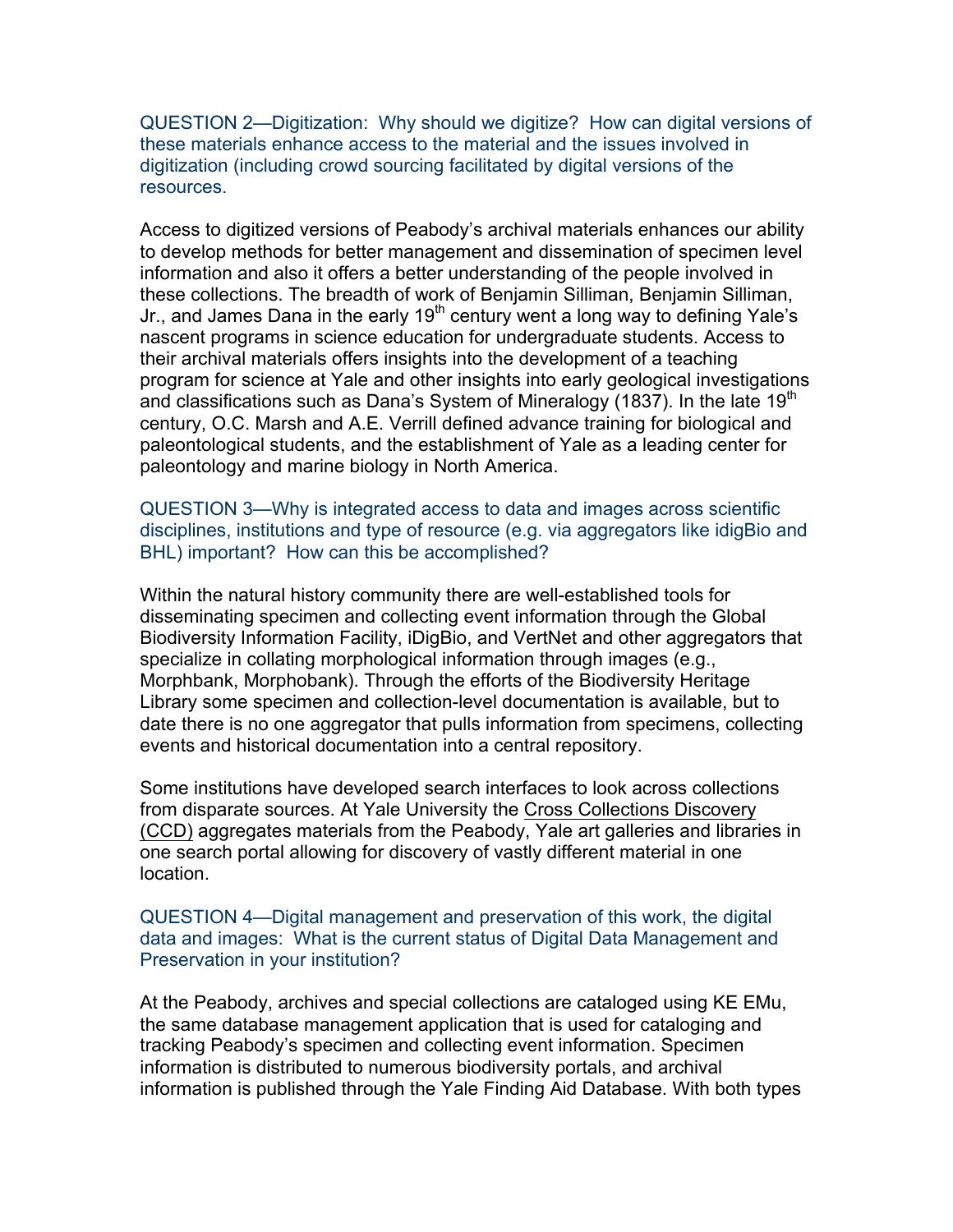of collections being cataloged using KE EMu, the ability to cross-reference different types of associated information is achievable in a consistent and structured manner. Over the past three years, the Peabody has digitized more than 1000 cataloged field notes, ledgers and other forms of original documentation using a robotic book scanner and have linked these digitized documents to specimens and collecting events in KE EMu. One challenge for the Peabody is how we disseminate these linked data sets of archival information and specimen or artifact information to the broader community. Another challenge is how we extract information from these types of digitized legacy documents (e.g., institutional catalogs) and original documentation (e.g., field notes). Transcribing targeted information such as people's names, geographic places, taxonomic names, geological ages and rock units and dates is a goal. Crowdsourcing this kind of activity also seems highly desirable.

RUSTY RUSSELL, PROGRAM DIRECTOR FOR COLLECTIONS & **INFORMATICS** 

UNITED STATES NATIONAL HERBARIUM, SMITHSONIAN INSTITUTION Exposing Biodiversity Fieldbooks and Original Expedition Journals at the Smithsonian Institution (aka The Field Book Project) 2009 -

QUESTION 1—Access (resource discovery): Why and how we each approached making it possible for our archival collections to be found by those looking for them (or perhaps by those who didn't know they existed).

This question is attempting to get at what was precisely the inspiration for The Field Book Project (FBP). My frustrating attempt to locate field notes from the United States Exploring Expedition (1838-1842), led me to over a dozen institutions. While there were examples of electronic services that provided information about these materials, most content was found through inferential searching or simple guesswork. And the record is still incomplete. Over many years, I have received innumerable inquiries by colleagues looking for original sources (primarily field notes) of information documenting botanists' field activities. Sometimes they knew we had it, sometimes they thought we might have it, and sometimes they were simply casting a wide net. In hindsight the idea that we should address field books in the same way we catalog books or inventory natural history specimens seems painfully obvious. And yet, except for materials that were deposited in archival repositories, the majority of these items were "hidden" due to the lack of a local archives, libraries' inclinations not to claim them, or a well-intentioned but ill-advised tradition of biologists "caring" for their predecessor's scholarly work in support of biodiversity research. My Co-PI Anne Van Camp, Director of the Smithsonian Institution Archives (SIA), had also identified the need for better description of field books. SIA contains thousands of field books, but as is the standard in archives, descriptions of individual items within field book collections were minimal. Recognizing our mutual goal of improving access to field books, we envisioned a Field Book Registry (FBR)<sup>i</sup> that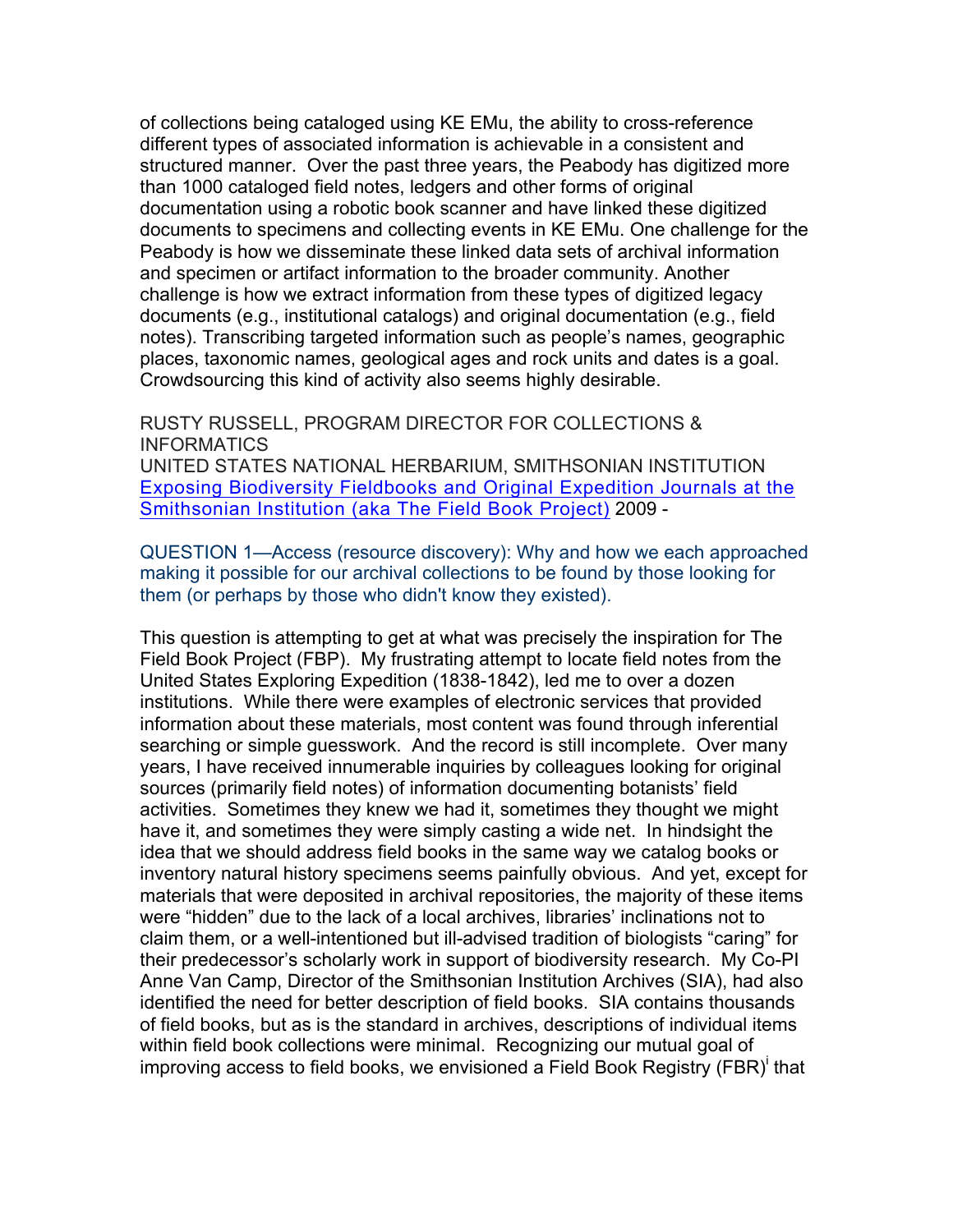would serve as a global source for location and information for field notes and other field research materials.

Biodiversity research begins with field books, primary source documents which record information about what was observed, discovered, and collected in nature. Because of their integral relationship to specimen collections, field books are often consulted by researchers for a variety of scholarly inquiry. Yet it is their close relationship to the specimen collections, as well as their nature as primary source documents that make their categorization as objects ambiguous. Field books are frequently consulted when biologists are reconstructing field activities that resulted in collected specimens. Are field books museum objects that should physically reside close to specimen collections and be described and made available in a similar way? Are these archival materials that should be stored and preserved in archives and described in finding aids? Or should these book-like resources be considered library objects to be cataloged as individual volumes in an online catalog? Perhaps aspects of all of the above are valid.

The FBP began as a joint initiative of the National Museum of Natural History (NMNH), and the Smithsonian Institution Archives (SIA). Together, NMNH and SIA applied for and received funding from the Council of Library and Information Resources (CLIR) to uncover the "hidden collections" of field books at the Smithsonian. The early years of The Field Book Project was composed of two phases. During the initial phase, FBP focused on locating field notes throughout the Smithsonian's many research facilities and creating catalog records for these field books within a local database. Phase two saw these records being migrated to a robust, xml-driven pilot registry which will be opened to other institutions to add catalog records for field books in their repositories.

Field books at the Smithsonian Institution are maintained by multiple departments or units: NMNH science Departments, Smithsonian Institution Libraries (SIL), the National Zoo, Smithsonian Tropical Research Institute (STRI) and SIA. Some departments, like the Department of Botany, have previously created inventory lists with basic information to help staff members and patrons find the field books they needed. In other Natural History departments, SIA created basic finding aids in the 70s and 80s and did some light processing of their collections, but the collections remained in the custody of their respective Departments. Earlier SIA finding aids had been very helpful as a foundation for description, but are now outdated in many cases.

Field books are held in the stewardship of museums, archives, and libraries, and therefore benefit from a flexible yet consistent method that combines descriptive practices from all three fields. Our project has drawn from metadata and encoding schemas and content standards from all three disciplines to create a hybrid descriptive framework that bridges collection and item level description.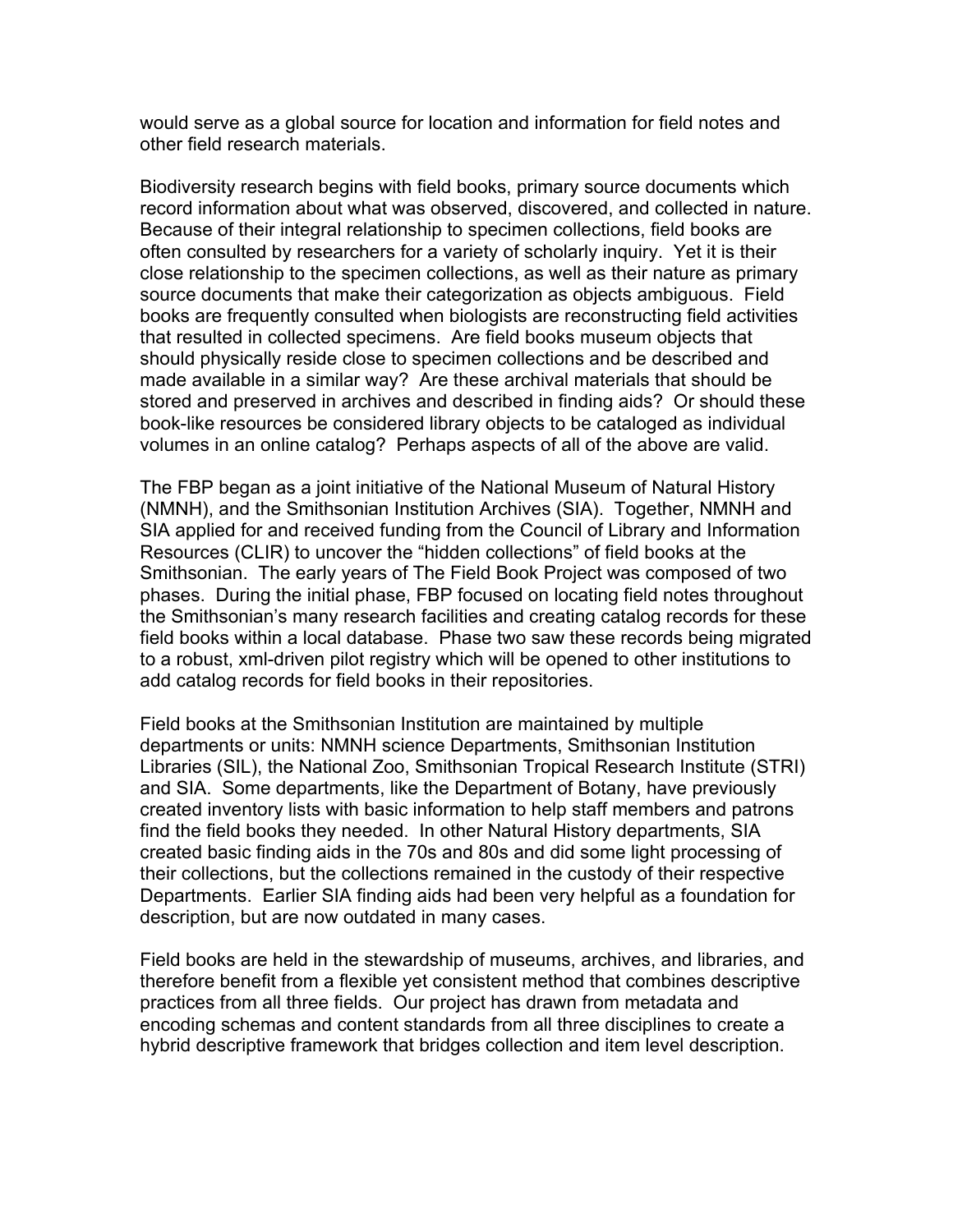Collection level metadata is a hallmark of archival description. Archival finding aids describe materials as collections, rarely becoming more granular than brief folder level descriptions. In archival description, providing the context in which materials were created is as important as describing the materials themselves. Unlike published works, which are self-justifying and stand-alone objects, archival documents are like pieces of a puzzle; although they are useful on their own, they rely upon other documents within the collection to provide context and tell a full story.

Libraries have long been innovators for item level metadata, which has traditionally emphasized access points like authors or creators, subjects (e.g. topics, locations, names), and titles. The access points of geographic and topical coverage are incredibly important for addressing the bulk of known research needs for primary source field notes. These allow researchers to more easily pinpoint desired volumes. Prolific scientists may create over one hundred field books over the course of their career, spanning multiple collecting events across the globe. Distinguishing one volume from the next based on content, therefore, becomes important for meeting information needs. And because libraries are precedent setters for controlled vocabulary within access points, we also catalog at the item level following library descriptive practices.

We define a "collection" as any group of field books with a unifying relationship. Field book collections can be assembled in many ways; our collections, however, are usually grouped by collector or expedition. For example, a collection grouped by the collector Alexander Wetmore would consist of field books created or owned by Wetmore. Alternatively, a collection grouped by the expedition *United States Exploring Expedition* might consist of field books created by various individuals that participated in that expedition. Less frequently, our collections are assembled by the organizations as a creator. However they are grouped, collections are determined based on the way the field books were physically organized, with respect to the provenance and order in which they were received and maintained, prior to our involvement, in accordance with archival practice.

QUESTION 2—Digitization: Why should we digitize? How can digital versions of these materials enhance access to the material and the issues involved in digitization (including crowd sourcing facilitated by digital versions of the resources.

The initial CLIR grant provided generous funding for our cataloging efforts in the Field Book Project. Early in our workflow designs, we also recognized the need for remedial conservation so that many field books could survive the necessary handling required of this effort. Conservation tasks in the workflow needed to be a concurrent feature with discovery and cataloging. We leveraged the CLIR grant to obtain funding from the National Park Service's Save America's Treasures program to support our conservation efforts. This allowed us to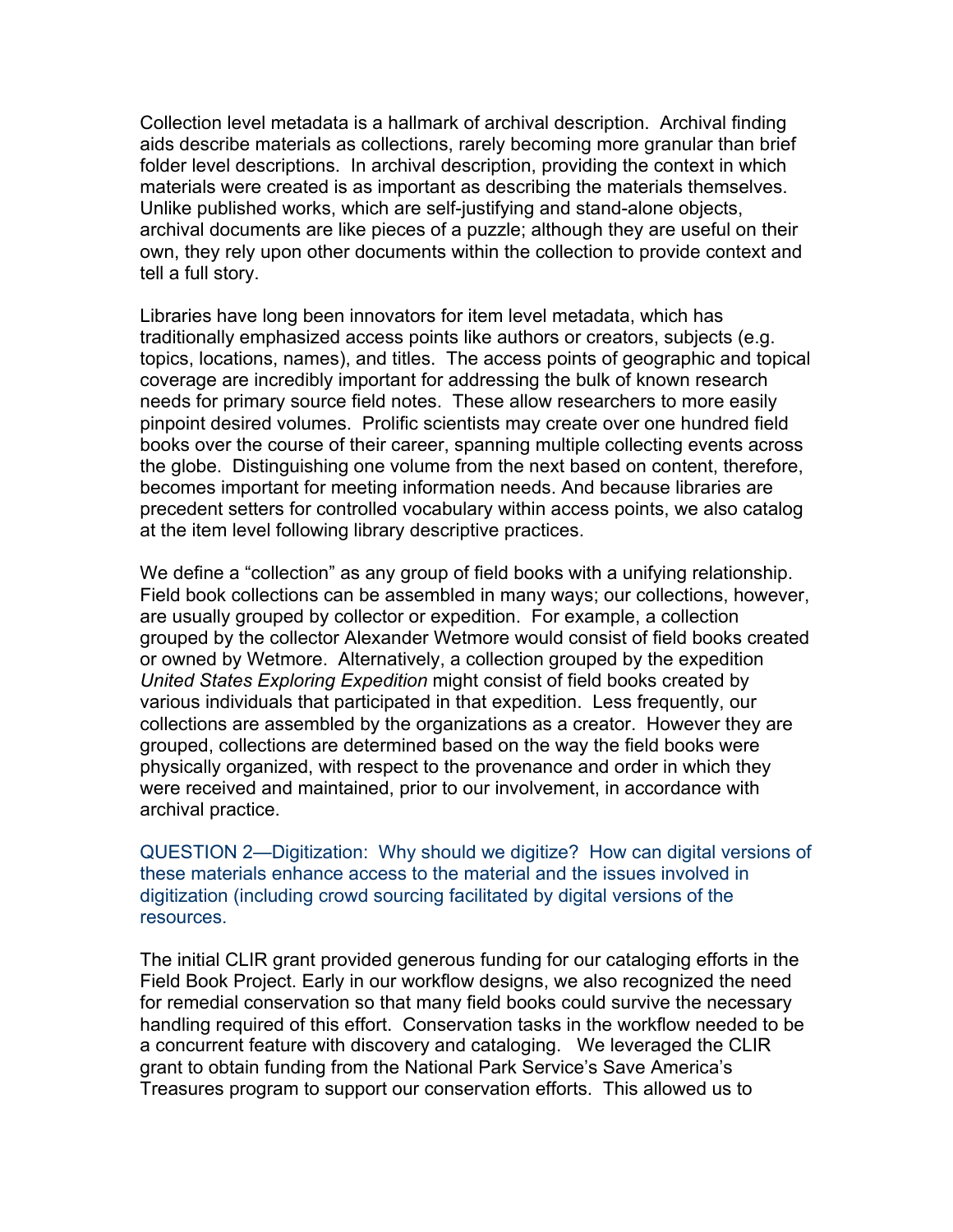stabilize objects for cataloging and for future digital imaging. In addition, the Smithsonian Women's Committee awarded funds to continue conservation and begin the task of digitally imaging field books at the page level.

What does it mean to digitize something? Technically, it is simply converting data from analog to digital form. This can include producing a digital image of a field book page. It also describes the task of converting (transcribing) text from specimen labels, correspondence, or pages in a field book. However, the term 'digitization' has become synonymous with digital imaging and the term 'transcription' is now used to describe digitization of text. For purposes of this account, I will refer to digital imaging and transcription.

Digital imaging does not improve access to content. Digital indices, keywords, and web linkages provide that service. That is why it was important to design a catalog record for field books that provided enough metadata to best inform the process of searching for field book content. The catalog records we created employed multiple existing standards for managing objects, collections of objects, and inherent connections to people, institutions, and defined collecting events. Once found, a digital image can provide a wealth of information, either explicit or interpreted. In the case of field book pages, it also provides the unambiguous account of a field collector's activities and experiences. It is unambiguous because it is original. There has been no modification, transcription or transfer of information.

Digital imaging at the page level was a critical piece of the vision of The Field Book Project. Therefore, the design of the Field Book Registry was originally seen as supporting page level navigation of digitally imaged field books. More importantly, page level imaging was understood to be the necessary bridge to fully word-searchable original source materials. Only when every word in a field book is essentially an index term, can the incredible, yet latent, power of field books be fully realized. For example, we could deliver every mention of a native use of *Artocarpus altilis* from Samoa prior to 1950.

The task of transcribing every word on every page in every field book, however, will be the most complicated and time-consuming step toward this goal. Currently, The Field Book Project is using the Smithsonian Institution Transcription Center and their army of volunteers to perform transcription services. Our project competes with other SI projects for the attention of transcribers, and progress is slow. Other services must be considered if transcription of field books is going to become a critical and productive resource for biodiversity research.

QUESTION 3—Why is integrated access to data and images across scientific disciplines, institutions and type of resource (e.g. via aggregators like idigBio and BHL) important? How can this be accomplished?